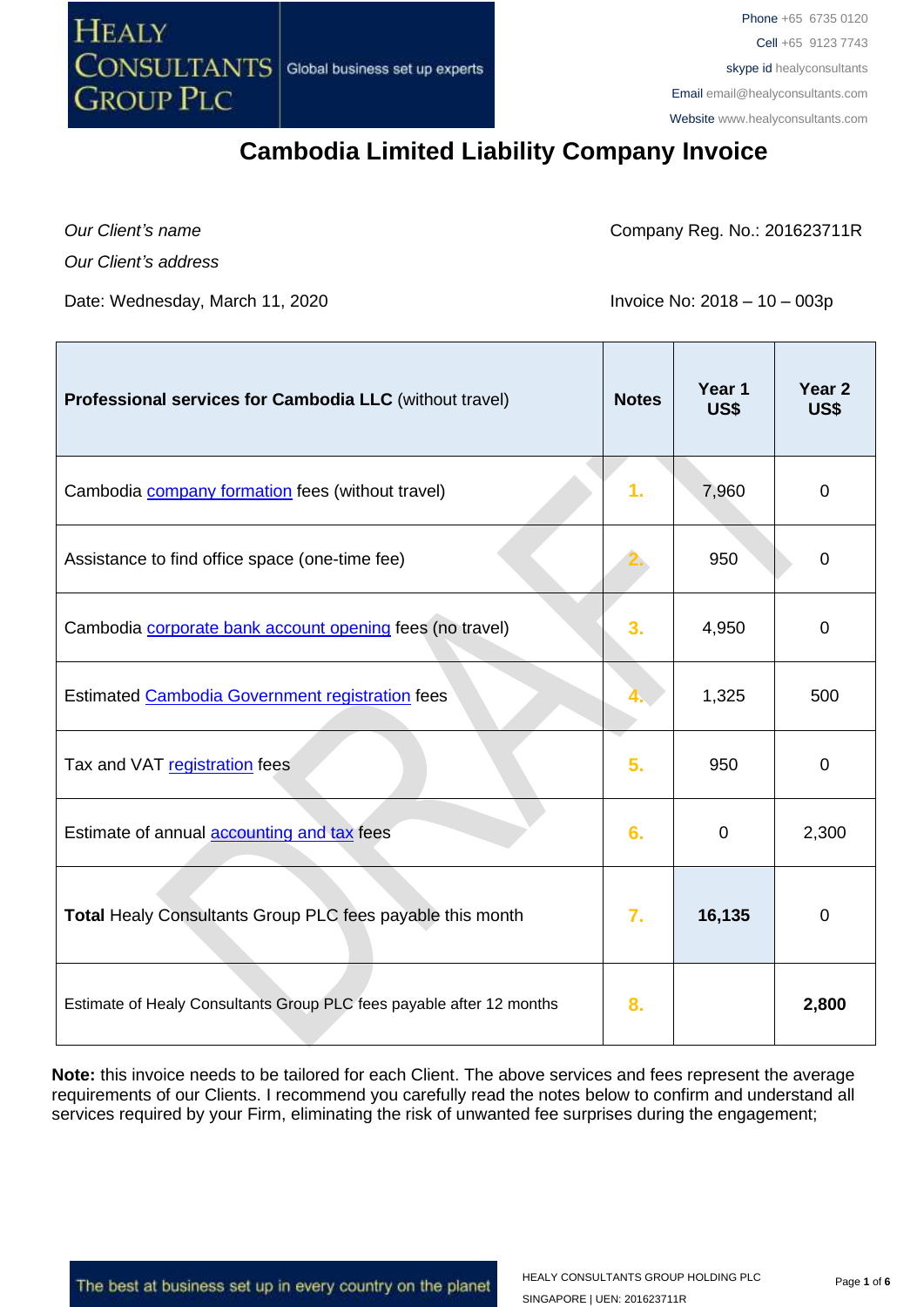

# **Cambodia Limited Liability Company Invoice**

#### *Notes to invoice above*

**1.** Healy Consultants Group PLC fees to efficiently and effectively complete Cambodia company registration [eight weeks](http://www.healyconsultants.com/cambodia-company-registration/fees-timelines/) by **i)** choosing the optimum regulatory license for our Client's business activities; **ii)** reserving a company name with the Cambodian [Ministry of Commerce;](http://www.moc.gov.kh/) **iii)** settling our accountant and lawyer fees and **iv)** preparing a high quality company incorporation application for the [Ministry of Commerce;](http://www.moc.gov.kh/)

All [engagement fees](http://www.healyconsultants.com/company-registration-fees/) (click link) are agreed and paid up front and agree to the fees published on our country web pages. Consequently, there are no hidden fees, surprises or ambushes throughout the engagement. All engagement deadlines are agreed up front in the form of a [detailed project plan,](http://www.healyconsultants.com/index-important-links/example-project-plan/) mapping out [deliverables](http://www.healyconsultants.com/deliverables-to-our-clients/) by week throughout the engagement term;



Every week during the engagement, Healy Consultants Group PLC will email our Client a detailed [status update.](http://www.healyconsultants.com/index-important-links/weekly-engagement-status-email/) Our Client is immediately informed of engagement problems together with solutions. Your dedicated engagement manager is reachable by phone, Skype, live chat and email and will communicate in your preferred language;

- **2. I**n accordance with [the Law on Commercial Entreprises section \(3\)](http://www.cambodiainvestment.gov.kh/content/uploads/2012/03/Law-on-Commercial-Enterprises_English_050517.pdf) and before company incorporation is complete, the Cambodian Government must review and approve a lease agreement for office premises. If your Firm requires this service from Healy Consultants Group PLC, our one-time fee amounts to US\$950. The monthly rent thereafter will be paid independently and directly to the landlord by our Client. An estimate of such a rental for a space of 10 sq. m. for one employee is US\$400 per month;
- **3.** Healy Consultants Group PLC will be pleased to open a Cambodia corporate bank account without our Client travel. It is a time consuming task, and Healy Consultants Group PLC will shelter our Client from the associated administrative challenges. As you can appreciate, it is a difficult task to obtain bank account approval through a newly formed company when shareholders, directors and bank signatories reside overseas.

Healy Consultants Group PLC will prepare a business plan for the bank to optimize the probability of corporate bank account approval. Depending on our Client's business and nationality, there is a 40% probability the banks will request a bank signatory to travel for a one hour bank interview. Healy Consultants Group PLC will try its best to negotiate with the bank for a travel exemption. If our Client must travel to Cambodia for corporate bank account opening, Healy Consultants Group PLC will refund our Client US\$950;

If our Client is not comfortable with only a Cambodia corporate bank account, Healy Consultants Group PLC will be pleased to open [an international corporate bank account](http://www.healyconsultants.com/international-banking/) outside of Cambodia. Examples include New York, Germany, Liechtenstein, Austria, Bulgaria, South Africa, Australia, London, South America or Dubai. All banks will be top tier banks in these countries with excellent internet banking services. Example of our global banking partners include HSBC, Standard Chartered Bank, Citibank, Barclays, Standard bank, ANZ bank, VTB bank, UBS, Credit Suisse;

The best at business set up in every country on the planet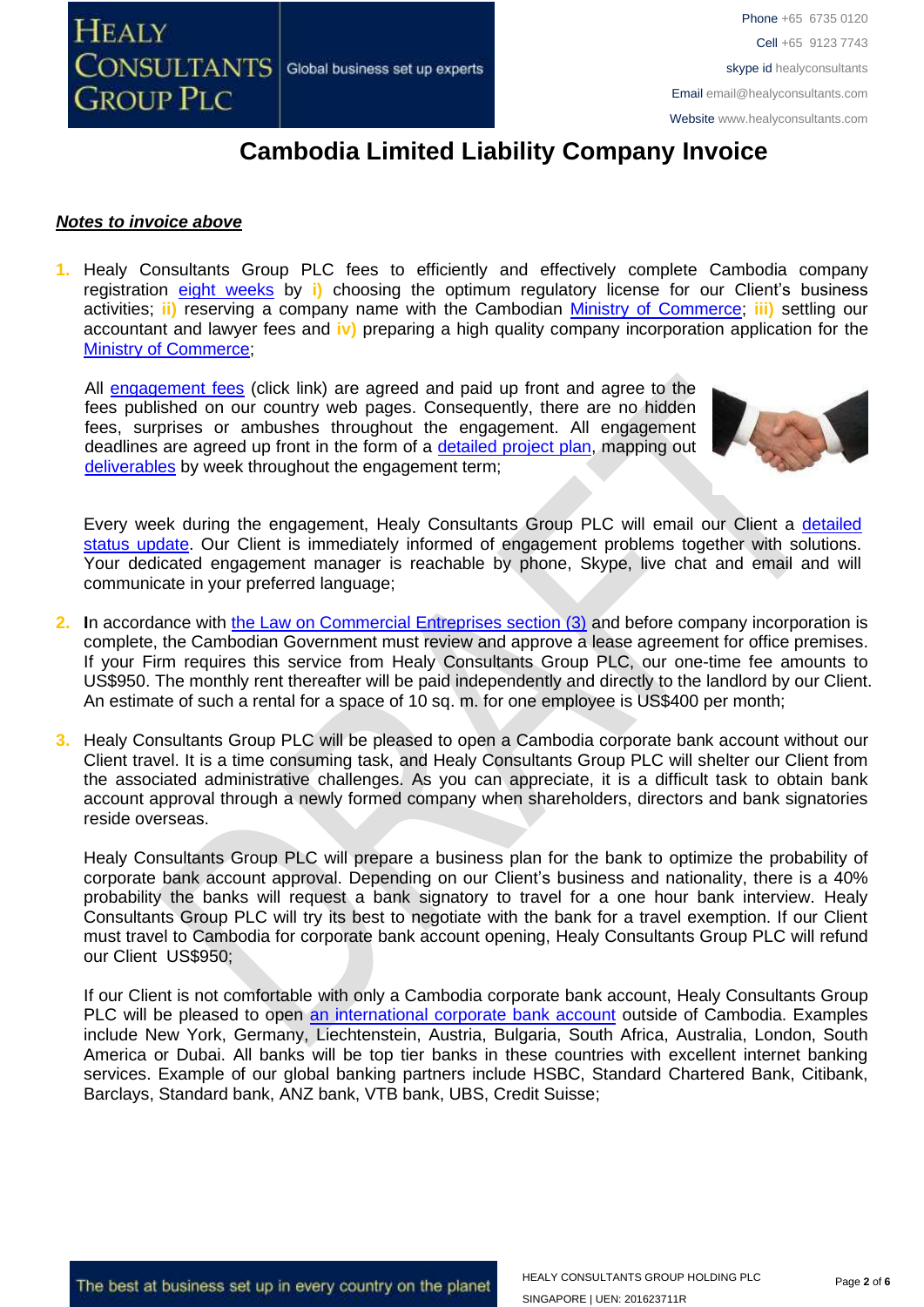**HEALY CONSULTANTS** Global business set up experts **GROUP PLC** 

Phone +65 6735 0120 Cell +65 9123 7743 skype id healyconsultants Email [email@healyconsultants.com](mailto:EMAIL@HEALYCONSULTANTS.COM) Website [www.healyconsultants.com](http://www.healyconsultants.com/)

# **Cambodia Limited Liability Company Invoice**

The banks enjoys ultimate power of approval of corporate bank account applications. Consequently, guaranteed success is outside of Healy Consultants Group PLC' control. What is inside our control is the preparation and submission of a high-quality bank application that maximizes the likelihood of approval. To date, we enjoy a 100% approval record because of [our global banking relationships](http://www.healyconsultants.com/international-banking/corporate-accounts/) and determination.







Global banks continue to tighten corporate bank account opening procedures, their internal compliance departments completing more thorough due diligence of Clients. Consequently, our Clients should expect the bank account approval period to take up to 4 weeks. Furthermore, global banks now require evidence of proof of business in the country where the corporate bank account will be, including sales contracts or lease agreement;

- **4.** This fee is an estimate of government costs payable during your Firm's engagement. For transparency purposes, all government fee payments will be supported by original receipts and invoices. Examples of government costs include **i)** name uniqueness check fee; **ii)** publication fee for the official notice of incorporation; **iii)** fees for the business registration certificate; **iv)** seal registration fees; **v)** patent registration fees; **vi)** tax department registration fees and **vii)** VAT registration fees. Following engagement completion, Healy Consultants Group PLC will refund our Client any excess of funds received over actual Government costs paid;
- **5.** In accordance with Cambodia law, each entity must register for corporate tax and VAT at the [Ministry of](http://www.mef.gov.kh/)  [Economy and Finance;](http://www.mef.gov.kh/)
- **6.** For an active trading company, these **accounting and tax** fees are an estimate of Healy Consultants Group PLC fees to efficiently and effectively discharge your annual company accounting and tax obligations. Following receipt of a set of draft accounting numbers from your company, Healy Consultants Group PLC will more accurately advise accounting and tax fees. For a dormant company, Healy Consultants Group PLC fees are only US\$950;



- **7.** All fees quoted in this invoice correspond to fees quoted [on Healy Consultants Group PLC's](http://www.healyconsultants.com/company-registration-fees/) website. Please review this invoice carefully to identify errors. During the rush of the business day, it is possible that Healy Consultants Group PLC inadvertently made fee calculation errors, typing errors or omitted services or omitted historic fee payments from Clients. In the unfortunate event you identify invoice errors, please revert to me directly re the same. I apologize in advance if I or my staff made invoice errors;
- **8.** Assuming our Clients re-engage Healy Consultants Group PLC in year 2, this fee is an estimate of the fees payable next year, 12 months after the date of company registration;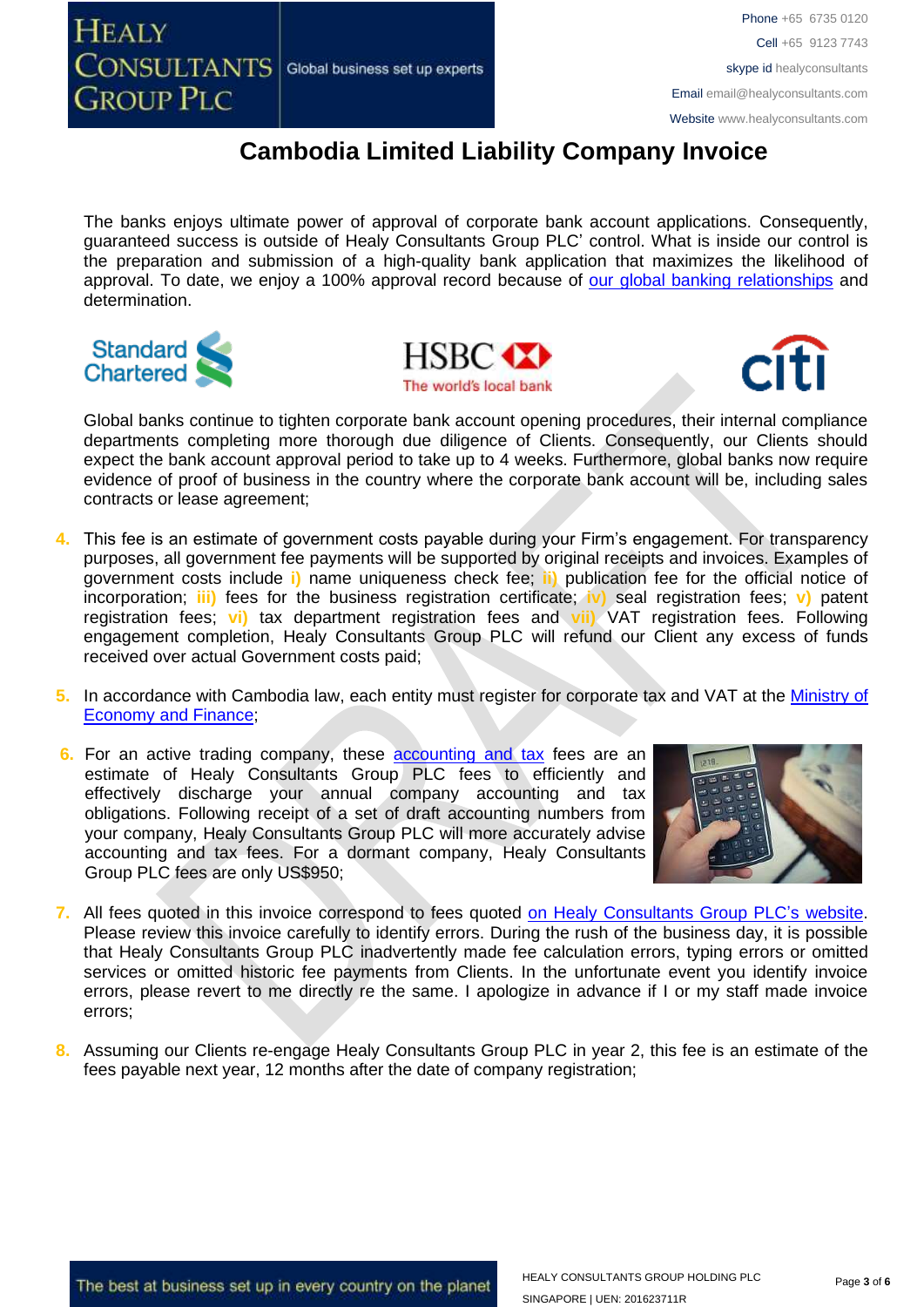**HEALY CONSULTANTS** Global business set up experts **GROUP PLC** 

Phone +65 6735 0120 Cell +65 9123 7743 skype id healyconsultants Email [email@healyconsultants.com](mailto:EMAIL@HEALYCONSULTANTS.COM) Website [www.healyconsultants.com](http://www.healyconsultants.com/)

## **Cambodia Limited Liability Company Invoice**

- **9.** The fees quoted in this invoice are a prediction of the fees required to efficiently and effectively complete this engagement in a timely manner. If during the engagement Healy Consultants Group PLC realizes that the project is more complex than anticipated, requiring a large additional investment of time, my Firm will revert to request additional fees. If Healy Consultants Group PLC completes the engagement faster and more easily than expected, Healy Consultants Group PLC is happy to refund some fees to our Client;
- 10. Engage Healy Consultants Group PLC to **project manage** business set up in every country on the planet. We are the best in the [world](http://www.healyconsultants.com/best-in-the-world/) at what we do, timely completing the  $A$  to  $Z$  of every country engagement;
- **11.** In accordance with Cambodia's Law [on Commercial Entreprises section \(174\),](http://www.cambodiainvestment.gov.kh/content/uploads/2012/03/Law-on-Commercial-Enterprises_English_050517.pdf) a minimum issued share capital of US\$1,000 (KHR 4 million) must be deposited to the company bank account prior to incorporation. To optimize engagement efficiency and minimize delays, Healy Consultants Group PLC is happy to deposit these funds on behalf of our Clients;
- **12.** It is compulsory for every Cambodia company to appoint a resident tax representative after commencement of operations. To minimize complexity, Healy Consultants Group PLC recommends our Client appoint one staff member already in Cambodia. If our Client is uncomfortable or unable to adopt this strategy, Healy Consultants Group PLC will assist our Client to hire an employee or a nominee for the position. Our one-time fee for the same is US\$4,950. Thereafter our Client will directly pay to his employee / nominee a monthly salary or fee, independently of Healy Consultants Group PLC;
- 13. If our Client and Healy Consultants Group PLC properly plan this engagement, our Clients' will *not* have to travel during this engagement. Healy Consultants Group PLC will efficiently and effectively complete company registration and corporate bank account opening in a timely manner without our Client presence. Instead, our Client will need to **i)** sign and get documents legalized in the embassy in their country of origin and **ii)** courier the originals to Healy Consultants Group PLC office;



- **14.** Depending on our Client's business and nationality, the Cambodia Government may require a special regulatory license to carry on your business in the country. Healy Consultants Group PLC will assist our Client secure license approval; there may be additional engagement fees. However, the Government enjoys ultimate power of approval of company registrations and business licenses;
- **15.** If our Client requires nominee shareholder and director [services,](http://www.healyconsultants.com/corporate-outsourcing-services/nominee-shareholders-directors/) Healy Consultants Group PLC will be pleased to assist. Our fee for professional, passive nominee corporate shareholder amounts to US\$2,100 per annum. Our fee to be both nominee director and shareholder amounts to US\$6,600 per annum. Being the sole shareholders and sole director of a Client's company exposes Healy Consultants Group PLC to reputation, litigation and financial risk;
- **16.** If required, Healy Consultants Group PLC will be pleased to assist your firm to secure employee visa approvals. Our fee is US\$2,950 for the first employee, US\$1,950 for the second employee, US\$950 per employee thereafter. Our employee visa fees includes preparation of a quality visa application and submitting to the immigration officers. The Government enjoys ultimate power of approval of visa applications. Consequently, guaranteed success is outside of Healy Consultants Group PLC' control. What is inside our control is the preparation and submission of a high quality immigration visa application that maximizes the likelihood of visa approval;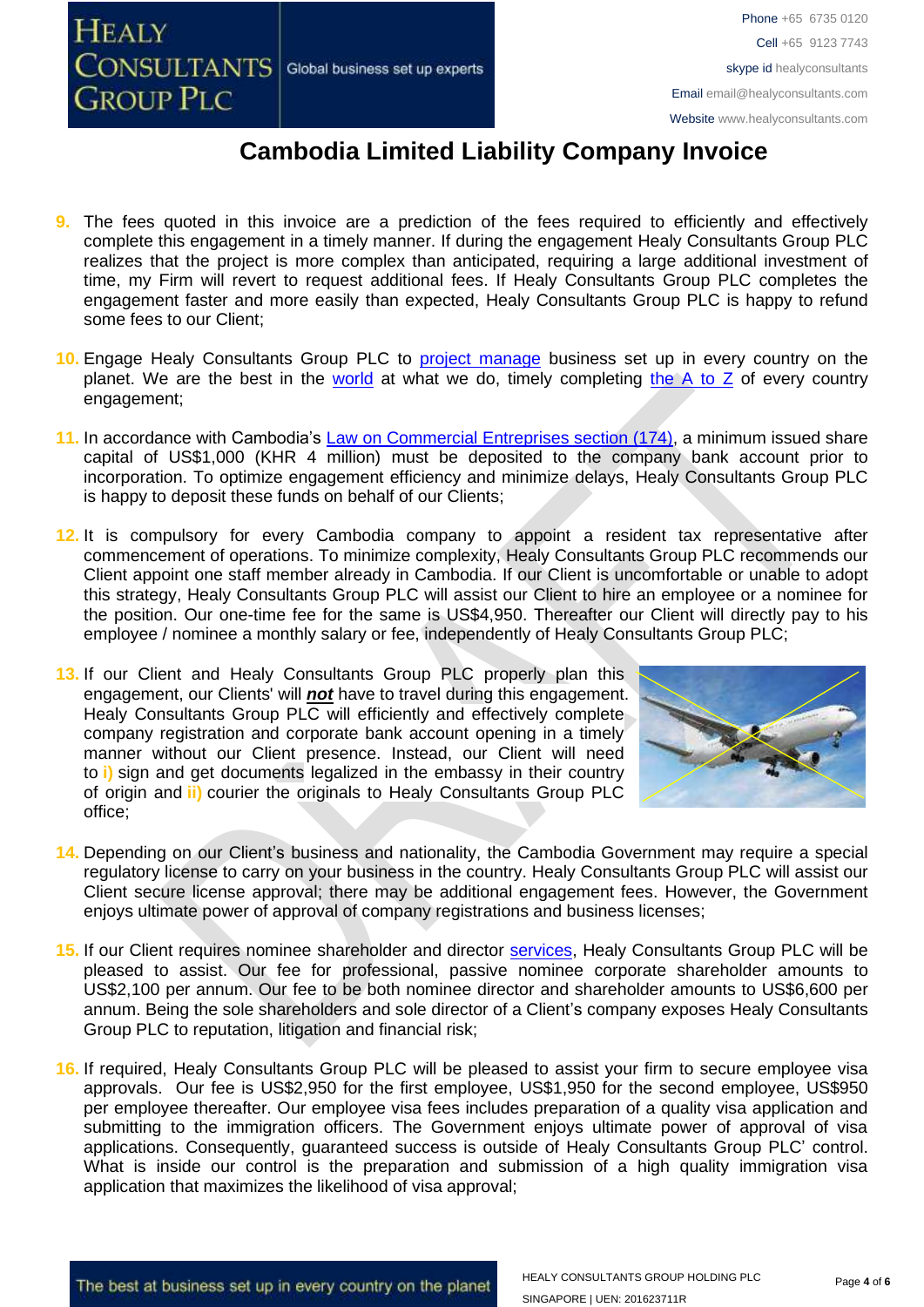**HEALY CONSULTANTS** Global business set up experts **GROUP PLC** 

### **Cambodia Limited Liability Company Invoice**

- **17.** Monthly, quarterly and mid-year Government tax obligations include **i)** monthly payroll tax and fringe benefits tax reporting and payments; **ii)** monthly VAT return filing and payment and **iii)** quarterly corporate tax provisional payments. If you need our help, Healy Consultants Group PLC can complete monthly Government reporting for a monthly fee of US\$860. Healy Consultants Group PLC monthly support will include **i)** receive in dropbox the monthly invoices from our client; **ii)** label monthly bank statement transactions; **iii)** preparation and submission of VAT returns and **iv)** submission of monthly employee payroll and fringe benefits tax reporting and payments;
- **18.** It is important our Clients are aware of their personal and corporate tax obligations in their country of residence and domicile. Let us know if you need Healy Consultants Group PLC help to clarify your local and international annual tax reporting obligations;
- **19.** In accordance with Cambodia's [Law on Commercial Entreprises,](http://www.cambodiainvestment.gov.kh/content/uploads/2012/03/Law-on-Commercial-Enterprises_English_050517.pdf) section (5), all Cambodia companies must provide the authorities with a Khmer name, which must be used for all operations and commercial activities in Cambodia, including: **i)** to advertise the company business; **ii)** to invoice customers and **iii)** to liaise with the Government and tax authorities;
- **20.** During the engagement, shareholders and directors' documents may need to be translated into Khmer before the Government and Bank approves company registration and corporate bank account opening respectively. Consequently, our Client should budget for possible additional translation and embassy attestation fees. Either our Client or Healy Consultants Group PLC can complete this administrative task;

As always, Healy Consultants Group PLC will negotiate with all third parties to eliminate or reduce additional engagement costs. For transparency purposes, all third-party fee payments will be supported by original receipts and invoices. Examples of possible third-party payments include **i)** embassy fees; **ii)** notary public costs and **iii)** official translator fees;

21. Some of our Clients' require an [immediate country](http://www.healyconsultants.com/turnkey-solutions/) solution. With this strategy, within a day Healy Consultants Group PLC can supply our Client **i)** an existing dormant Cambodia company number and **ii)** an already approved Cambodia corporate bank account number and **iii)** a business address. Turnkey solutions are attractive to those entrepreneurs who wish to immediately close a country deal, sign a contract or invoice a customer;



- **22.** As stipulated on our [business website](http://www.healyconsultants.com/) and in section 3 of our engagement letter, Healy Consultants Group PLC will only commence the engagement following **i)** settlement of our fees and **ii)** completion and signing of our legal engagement letter;
- 23. Healy Consultants Group PLC will only incorporate your company after 75% of due diligence [documentation](http://www.healyconsultants.com/due-diligence/) is received by email. Healy Consultants Group PLC will only open a corporate bank account after 100% of the Client's original due diligence documentation is received by courier;
- 24. During the annual renewal engagement with our Client, our in-house Legal and Compliance [Department](http://www.healyconsultants.com/about-us/key-personnel/cai-xin-profile/) reviews the quality and completeness of our Client file. Consequently, Healy Consultants Group PLC may revert to our Client to ask for more up to date [due diligence documentation;](http://www.healyconsultants.com/due-diligence/)
- **25.** To assist our Clients to minimize foreign exchange costs, we offer the payment in SG\$, Euro, Pounds or US\$. Kindly let me know in which currency your Firm prefers to settle our fees and I will send an updated invoice, thank you;